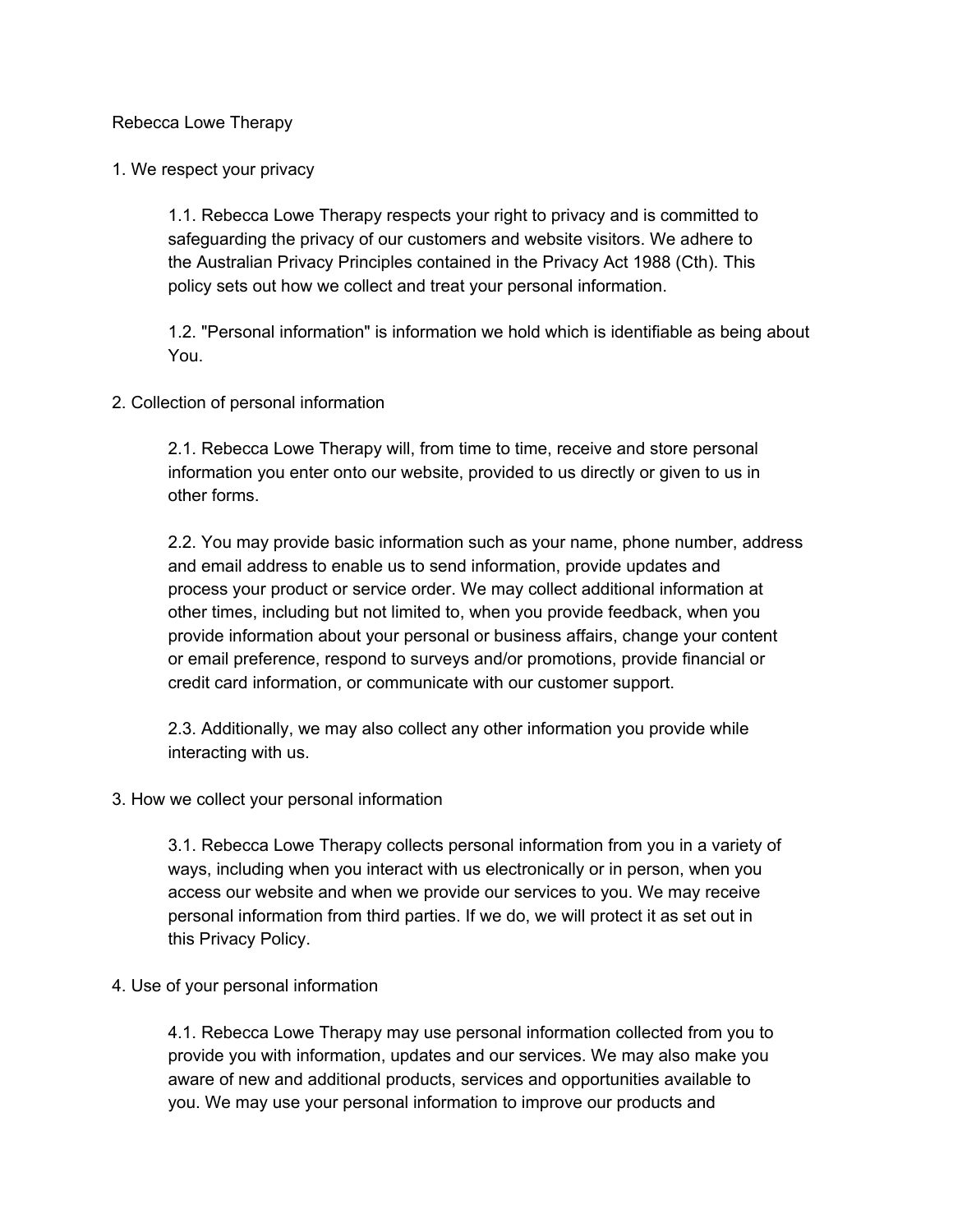services and better understand your needs.

4.2. Rebecca Lowe Therapy may contact you by a variety of measures including, but not limited to telephone, email, sms or mail.

### 5. Disclosure of your personal information

5.1. We may disclose your personal information to any of our employees, officers,

insurers, professional advisers, agents, suppliers or subcontractors insofar as reasonably necessary for the purposes set out in this Policy. Personal information is only supplied to a third party when it is required for the delivery of our services.

5.2. We may from time to time need to disclose personal information to comply with a legal requirement, such as a law, regulation, court order, subpoena, warrant, in the course of a legal proceeding or in response to a law enforcement agency Request.

5.3. We may also use your personal information to protect the copyright, trademarks, legal rights, property or safety of Rebecca Lowe Therapy, www.rebeccalowetherapy.com.au, its customers or third parties.

5.4. Information that we collect may from time to time be stored, processed in or transferred between parties located in countries outside of Australia.

5.5. If there is a change of control in our business or a sale or transfer of business assets, we reserve the right to transfer to the extent permissible at law our user databases, together with any personal information and non-personal information contained in those databases. This information may be disclosed to a potential purchaser under an agreement to maintain confidentiality. We would seek to only disclose information in good faith and where required by any of the above Circumstances.

5.6. By providing us with personal information, you consent to the terms of this Privacy Policy and the types of disclosure covered by this Policy. Where we disclose your personal information to third parties, we will request that the third party follow this Policy regarding handling your personal information.

# 6. Security of your personal information

6.1. Rebecca Lowe Therapy is committed to ensuring that the information you provide to us is secure. In order to prevent unauthorised access or disclosure,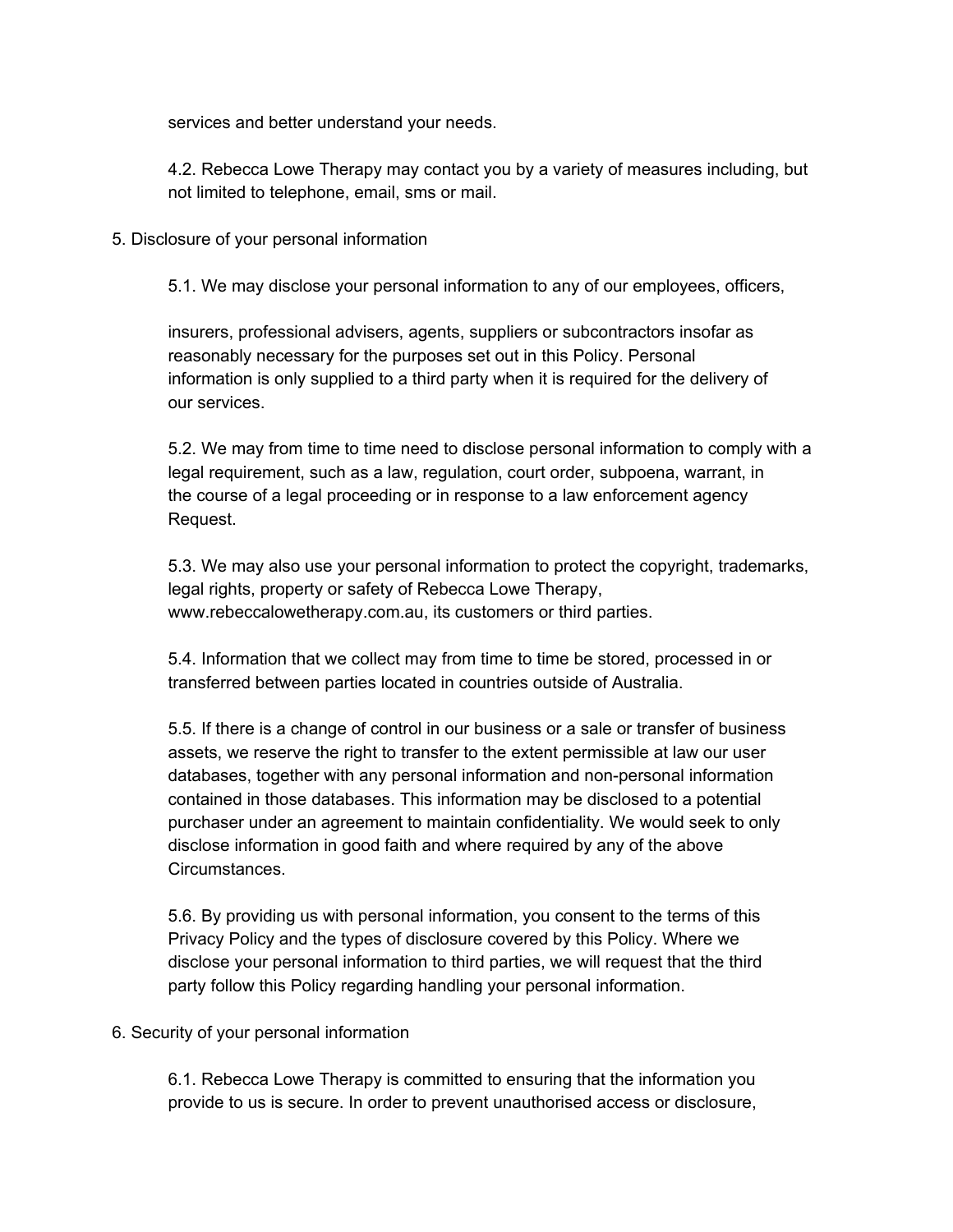we have put in place suitable physical, electronic and managerial procedures to safeguard and secure information and protect it from misuse, interference, loss and unauthorised access, modification and disclosure.

6.2. The transmission and exchange of information is carried out at your own risk. We cannot guarantee the security of any information that you transmit to us, or receive from us. Although we take measures to safeguard against unauthorised disclosures of information, we cannot assure you that personal information that we collect will not be disclosed in a manner that is inconsistent with this Privacy Policy.

# 7. Access to your personal information

7.1. You may request details of personal information that we hold about you in accordance with the provisions of the Privacy Act 1988 (Cth). A small administrative fee may be payable for the provision of information. If you would like a copy of the information, which we hold about you or believe that any information we hold on you is inaccurate, out of date, incomplete, irrelevant or misleading, please email us at listening@rebeccalowetherapy.com.au.

### Approved by

7.2. We reserve the right to refuse to provide you with information that we hold about you, in certain circumstances set out in the Privacy Act.

# 8. Complaints about privacy

8.1. If you have any complaints about our privacy practices, please feel free to send in details of your complaints to Suite 3, 53 Ross Smith Avenue, Parap, Northern Territory, 0820. We take complaints very seriously and will respond shortly after receiving written notice of your complaint.

# 9. Changes to Privacy Policy

9.1. Please be aware that we may change this Privacy Policy in the future. We may modify this Policy at any time, in our sole discretion and all modifications will be effective immediately upon our posting of the modifications on our website or notice board. Please check back from time to time to review our Privacy Policy.

#### 10. Website

10.1. When you visit our website